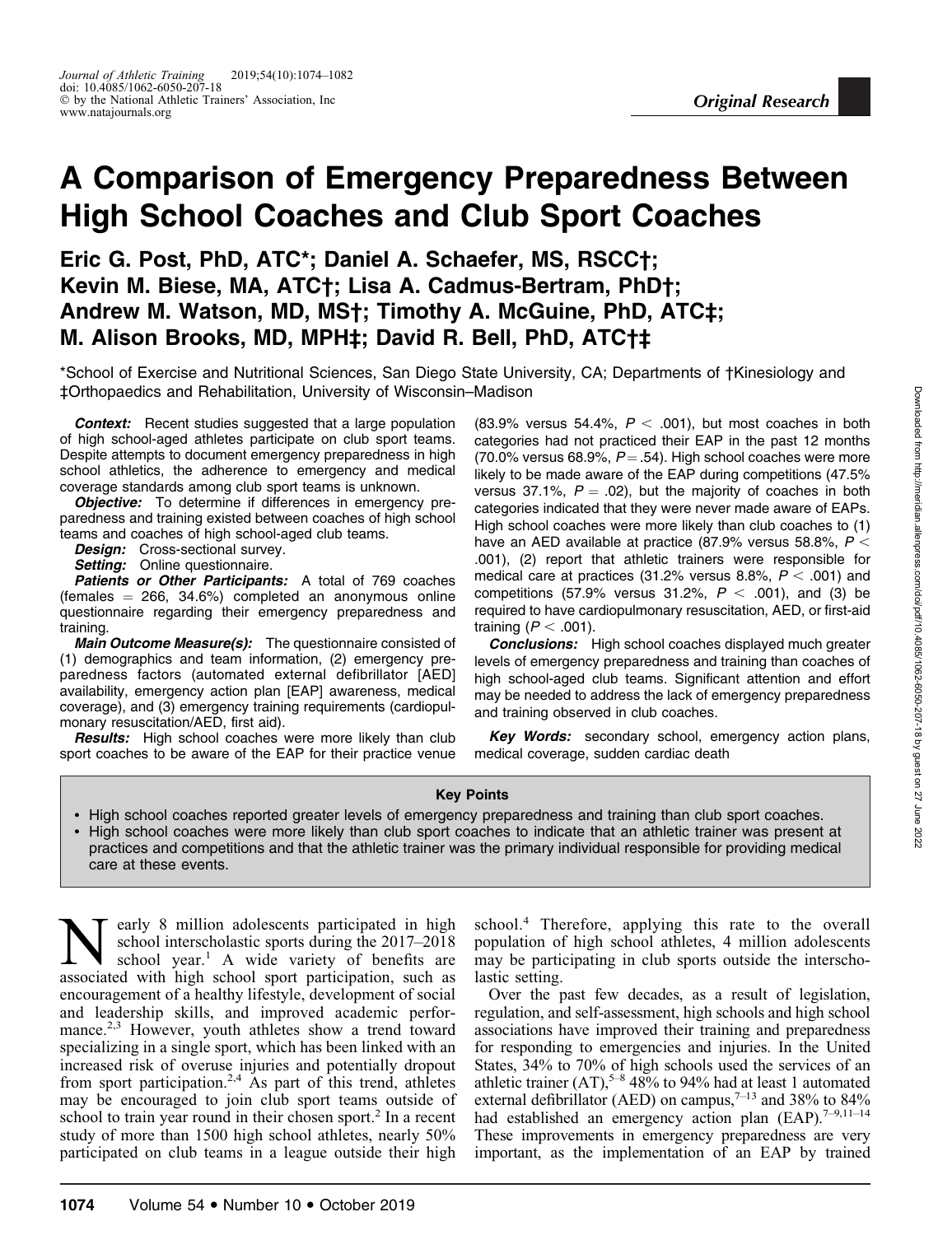medical professionals that led to prompt use of an AED dramatically increased survival rates after sudden cardiac arrest in adolescents.<sup>7,12,13,15</sup> Additionally, the presence of an AT has been cited as integral to prompt evaluation and management of more common but still serious injuries, such as concussion.16

Despite improvements in emergency preparedness and medical coverage for high school athletics, implementation remains variable. In contrast, these topics have yet to be studied among club sport teams, which are not subject to many rules and regulations applied to high school and often rely on volunteer coaches.

Therefore, the primary purpose of our study was to determine if differences in emergency preparedness existed between coaches of high school teams and coaches of high school-aged club sport teams. We hypothesized that coaches of high school teams would be more likely than coaches of club teams to have AEDs available and easily accessible at practice, be aware of an EAP for their practice venue, and have an AT present at practices and competitions. A secondary purpose was to compare emergency training characteristics between high school and club coaches. We hypothesized that high school coaches would be more likely than club team coaches to have training in cardiopulmonary resuscitation (CPR), use of an AED, and first aid.

# METHODS

## **Participants**

The Institutional Review Board at the University of Wisconsin–Madison approved this study. Coaches of high school teams and club teams with high school-aged athletes in 3 sports (basketball, soccer, and volleyball) were invited via e-mail to complete an anonymous electronic questionnaire regarding their emergency preparedness and awareness of medical coverage pertaining to their team. We chose these sports due to their popularity in both the high school and club settings.<sup>1</sup> Coaches were eligible to participate if they had served as the head or assistant coach of a high school sport team or high school-aged club sport team in the past 12 months. They were asked to respond based on their primary sport coaching responsibility, which was defined as the organized sport that was most important to the coach and that the coach would choose if allowed to coach only 1 sport. Potential respondents were supplied with an information sheet in the distribution e-mail that provided detail regarding the study, but they were not required to sign a consent form before participating due to the anonymous nature of the survey.

E-mails were distributed to high school coaches through the Michigan High School Athletic Association and to club coaches via e-mail addresses gathered from club sport organizations in Illinois, Michigan, Minnesota, and Wisconsin. Club sport organizations were defined as teams that were organized completely outside of a scholastic setting (ie, neither interscholastic nor intramural). Coaches in these organizations were recruited via the study team's previous relationships and familiarity with the organizations and based on geographic constraints. We chose to recruit club coaches from multiple nearby states to ensure a sufficient number of responses for comparison because of difficulty recruiting club coaches in Michigan. All of our high school coaches were from Michigan, so we limited club coach recruitment to 3 additional nearby Midwestern states with similar emergency preparedness requirements to Michigan's (high school coaches were required to undergo annual  $CPR/AED$  training<sup>17</sup>) to maximize comparability between the groups.

A total of 11 248 e-mails were sent, and we received 1156 responses (10.3% response rate). Of the total responses, 769 coaches fully completed the questionnaire and their data were analyzed (66.5% completion rate, 6.8% effective response rate). The effective response rate for high school coaches was 17.4% (497 fully completed questionnaires, 2852 e-mails sent), and the effective response rate for club coaches was 3.2% (272 fully completed questionnaires, 8396 e-mails sent).

## **Questionnaire**

The questionnaire consisted of 3 major sections: (1) demographics and information regarding the teams that the respondent coached, (2) emergency preparedness factors (ie, AED availability at practices, EAP awareness during practices and competitions, medical coverage during practices and competitions) related to their teams, and (3) emergency care training requirements (CPR/AED, first aid). The questionnaire was designed using feedback from the University of Wisconsin–Madison Survey Center. The specific questions of interest for each section of the questionnaire are presented in the tables and figures.

A panel of 6 content-area experts determined the content validity index (CVI) of the questions in each section of the survey. The panel consisted of 2 youth sport coaches with 10 and 12 years of coaching experience, 1 strength and conditioning coach (Certified Strength and Conditioning Specialist and Registered Strength and Conditioning Coach) with 8 years of experience, and 3 ATs with graduate-level education (2 with master's degrees, 1 with a doctoral degree) and between 2.5 and 15 years of experience. The relevance of each item to its corresponding research aim was rated on a 4-point ordinal scale, based on the method of Polit and Beck.<sup>18</sup> The CVI for each item was calculated by dividing the number of raters who ranked an item as quite or highly relevant by the total number of raters. Based on the recommendations of Lynn<sup>19</sup> for a panel with 6 members, only items with a CVI  $>0.83$  were included in the final questionnaire.

# Statistical Analysis

Data were summarized using frequencies and proportions (%) and means and standard deviations (SDs). The primary analyses consisted of (1) overall  $\chi^2$  analyses, which were used to compare the frequency of emergency preparedness responses between high school and club sport coaches, and then (2) each  $\chi^2$  test was reanalyzed by stratifying for either coach's sex or sport to identify whether these factors were potential confounders in the association between emergency preparedness and team type. Because the results did not change when we stratified by coach's sex or sport, only the results of the overall  $\chi^2$  analyses are presented. Statistical significance was set a priori at 2-sided  $P < .05$ , and all analyses were performed in R statistical software (R Foundation for Statistical Computing, Vienna, Austria).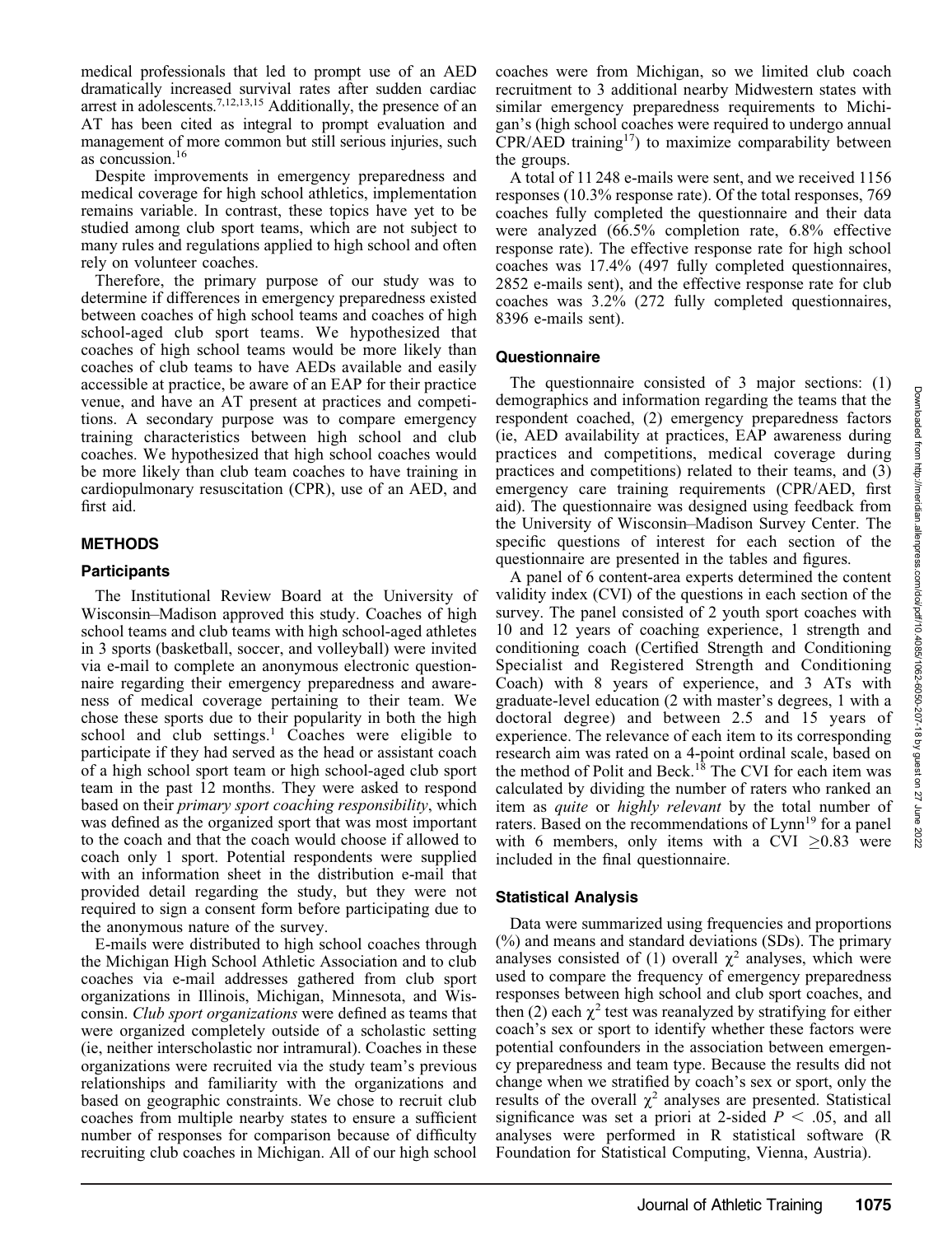### Table 1. Participant Demographics

|                                                        | Overall     | <b>High School</b> | Club Sport  |           |
|--------------------------------------------------------|-------------|--------------------|-------------|-----------|
| Variable                                               | $(N = 769)$ | $(n = 497)$        | $(n = 272)$ | $P$ Value |
| Sport                                                  |             |                    |             | .03       |
| Basketball                                             | 290 (37.7)  | 203 (40.8)         | 87 (32.0)   |           |
| Volleyball                                             | 256 (33.3)  | 152 (30.6)         | 104 (38.2)  |           |
| Soccer                                                 | 223 (29.0)  | 142 (28.6)         | 81 (29.8)   |           |
| Coach's sex                                            |             |                    |             | .76       |
| Female                                                 | 266 (34.6)  | 170 (34.2)         | 96 (35.3)   |           |
| Male                                                   | 503 (65.4)  | 327 (65.8)         | 176 (64.7)  |           |
| Coach's age <sup>a</sup>                               |             |                    |             | .46       |
| Coach's education level                                |             |                    |             | < .001    |
| High school diploma or general educational development | 48 (6.2)    | 34 (6.8)           | 14(5.1)     |           |
| Associate or 2-year college degree                     | 90(11.7)    | 42 (8.5)           | 48 (17.6)   |           |
| Bachelor or 4-year college degree                      | 306 (39.8)  | 181 (36.4)         | 125 (46.0)  |           |
| Graduate or professional degree                        | 325 (42.3)  | 240 (48.3)         | 85 (31.3)   |           |
| Coach's primary source of employment                   |             |                    |             | < .001    |
| Teaching                                               | 327 (42.5)  | 257 (51.7)         | 70 (25.7)   |           |
| Coaching                                               | 366 (47.6)  | 216 (43.5)         | 150 (55.1)  |           |
| Other                                                  | 76 (9.9)    | 24 (4.8)           | 52 (19.1)   |           |
| Team sex                                               |             |                    |             | .38       |
| Female                                                 | 451 (58.6)  | 283 (56.9)         | 168 (61.8)  |           |
| Male                                                   | 238 (31.0)  | 162 (32.6)         | 76 (27.9)   |           |
| <b>Both</b>                                            | 80 (10.4)   | 52 (10.5)          | 28 (10.3)   |           |
| Typical player age, y                                  |             |                    |             | < .001    |
| 14                                                     | 72 (9.4)    | 1(0.2)             | 71 (26.1)   |           |
| 15                                                     | 83 (10.8)   | 21(4.2)            | 62 (22.8)   |           |
| 16                                                     | 287 (37.3)  | 210 (42.3)         | 77 (28.3)   |           |
| 17                                                     | 308 (40.0)  | 258 (51.9)         | 50 (18.4)   |           |
| 18                                                     | 19(2.5)     | 7(1.4)             | 12 (4.4)    |           |

<sup>a</sup> Coach age in years, mean  $\pm$  SD: overall = 41.0  $\pm$  11.5; high school = 41.3  $\pm$  10.6; club sport = 40.6  $\pm$  12.9.

# RESULTS

Participant demographics are presented in Table 1. A total of 769 coaches (females = 266, 34.6%; males = 503, 65.4%; age = 41.0  $\pm$  11.5 years) completed the questionnaire and their data were analyzed. Overall,  $64.6\%$  (n = 497) were coaches of high school teams, and  $35.4\%$  (n = 272) were coaches of club sport teams involving high school-aged athletes. The coaches' sport responsibilities were split nearly evenly among basketball, volleyball, and soccer (basketball  $=$  290, 37.7%; volleyball  $= 256, 33.3\%$ ; soccer  $= 223, 29.0\%$ ). High school and club coaches did not differ according to the coach's sex, coach's age, or team sex (P values  $> .05$ ). High school players were older than club sport players ( $P < .001$ ). More high school coaches reported having a graduate or professional degree than did club coaches (48.3% versus 31.3%,  $P < .001$ ). More high school coaches indicated that teaching was their primary source of employment compared with club coaches  $(51.7\%$  versus 25.7%,  $P < .001$ ). Finally, more high school coaches than club coaches were involved in basketball  $(40.8\%$  versus 32.0%,  $P = .03$ ).

Participants' responses to questions regarding awareness of EAPs and AED availability during practices and competitions are presented in Table 2. More high school coaches reported being aware of the EAP for their practice venue compared with club coaches (83.9% versus 54.4%, P  $<$  .001). However, high school coaches did not differ from club coaches with respect to practicing their EAP in the past 12 months; most coaches in both categories indicated they had not practiced their EAP during that time (70.0% versus 68.9%,  $P = .54$ ). Compared with high school coaches, more club coaches commented that they were never made aware of the EAP during competitions (62.9% versus 52.5%,  $P = .02$ ). High school coaches were more likely than club coaches to report having an AED available at their practice venue (87.9% versus 58.8%,  $P < .001$ ). Among coaches who responded yes to an AED being available at their practice venue, high school coaches were more likely than club coaches to be aware of the location of the AED, but most coaches in both categories were aware of the AED's location (97.5% versus 90.0%,  $P < .001$ ).

Participants' responses regarding medical coverage for practices and competitions are presented in Table 3. High school coaches were more likely than club coaches to report that ATs were responsible for immediate medical care during practices  $(31.2\%$  versus 8.8%,  $P < .001$ ) and competitions (57.9% versus 31.2%,  $P < .001$ ), whereas the majority of club coaches stated that coaches were typically the first care provider during both practices and competitions. High school coaches were also more likely to indicate that an AT was present most of the time or almost all of the *time* at practices  $(29.6\%)$  or competitions  $(60.2\%)$  versus club coaches (practices  $= 8.4\%, P < .001$ ; competitions  $=$ 38.6%,  $P < .001$ ).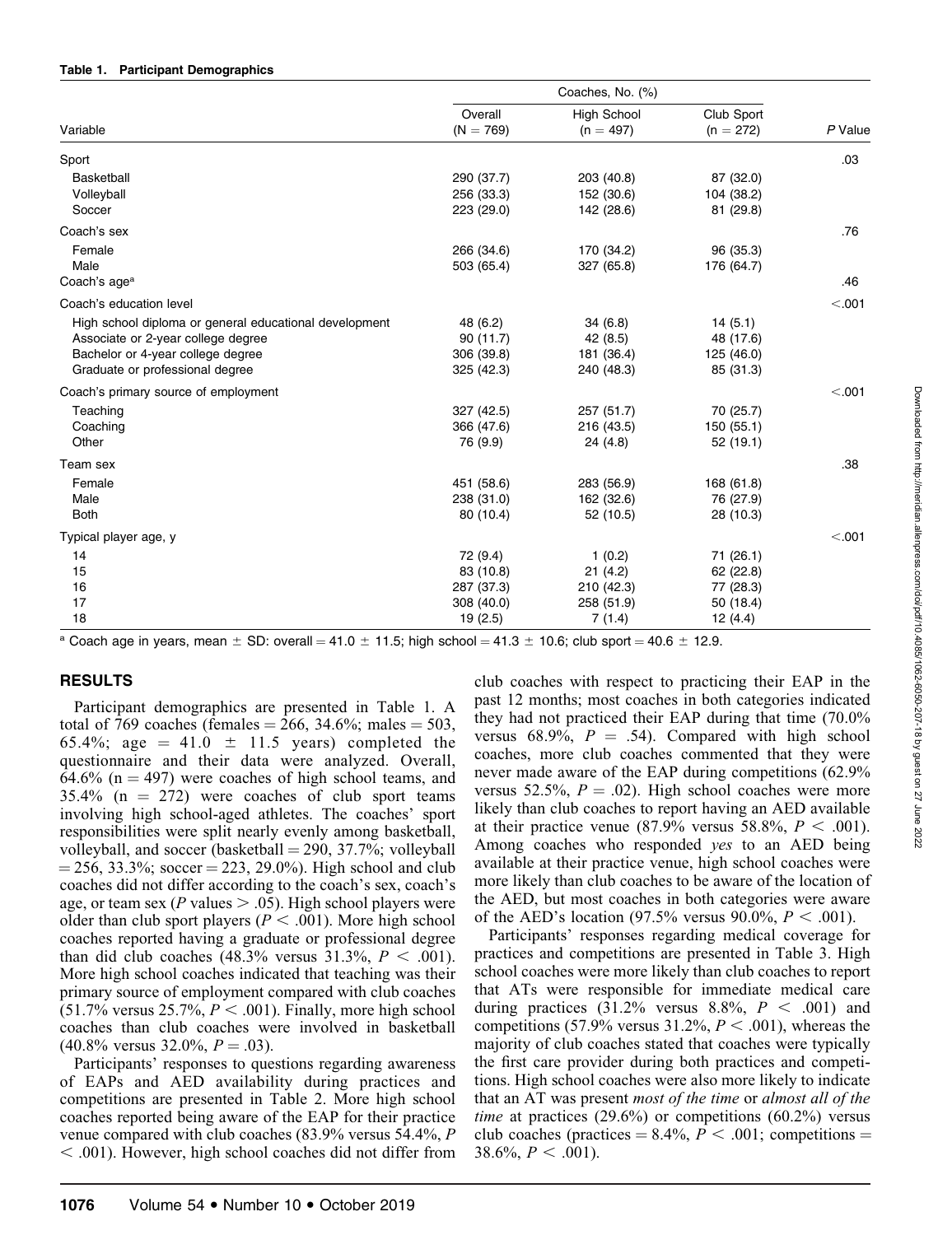|                                                                                     | Coaches, No. (%)   |            |                |         |
|-------------------------------------------------------------------------------------|--------------------|------------|----------------|---------|
| Variable                                                                            | <b>High School</b> | Club Sport | $\chi^2$ Value | P Value |
| Aware of EAP for practice venue?                                                    |                    |            | 76.9           | < 0.001 |
| Yes                                                                                 | 417 (83.9)         | 148 (54.4) |                |         |
| No                                                                                  | 80(16.1)           | 124 (45.6) |                |         |
| Practiced EAP for practice venue in past 12 months? <sup>a</sup>                    |                    |            | 1.2            | .54     |
| Yes                                                                                 | 103 (24.7)         | 41 (27.7)  |                |         |
| <b>No</b>                                                                           | 292 (70.0)         | 102 (68.9) |                |         |
| Not sure/cannot remember                                                            | 22(5.3)            | 5(3.4)     |                |         |
| Is AED available at practice venue?                                                 |                    |            | 95.8           | < .001  |
| Yes                                                                                 | 437 (87.9)         | 160 (58.8) |                |         |
| <b>No</b>                                                                           | 45(9.1)            | 56 (20.6)  |                |         |
| Do not know/not sure                                                                | 15(3.0)            | 56 (20.6)  |                |         |
| Aware of AED location at practice venue? <sup>b</sup>                               |                    |            | 13.5           | < .001  |
| Yes                                                                                 | 426 (97.5)         | 144 (90.0) |                |         |
| No                                                                                  | 11(2.5)            | 16(10.0)   |                |         |
| Distance of practice-venue AED from location where team practices, min <sup>b</sup> |                    |            | 39.7           | < .001  |
| $0 - 1$                                                                             | 325 (74.4)         | 93(58.1)   |                |         |
| $1 - 3$                                                                             | 86 (19.7)          | 49 (30.6)  |                |         |
| $3 - 5$                                                                             | 20(4.6)            | 4(2.5)     |                |         |
| >5                                                                                  | 3(0.7)             | 0(0.0)     |                |         |
| Do not know/not sure                                                                | 3(0.7)             | 14(8.8)    |                |         |
| How often are you made aware of the EAP at competition venues?                      |                    | 9.9        | .02            |         |
| None of the time                                                                    | 261 (52.5)         | 171 (62.9) |                |         |
| Some of the time                                                                    | 162 (32.6)         | 77 (28.3)  |                |         |
| Most of the time                                                                    | 52 (10.5)          | 15(5.5)    |                |         |
| Almost all of the time                                                              | 22 (4.4)           | 9(3.3)     |                |         |

### Table 2. Coaches' Awareness of Emergency Action Plans (EAPs) and Automated External Defibrillator (AED) Availability During Practices and Competitions

a Respondents were asked this question only if they answered yes to being aware of the EAP at their practice venue.

**b Respondents were asked this question only if they answered yes to an AED being available at their practice venue.** 

Finally, high school coaches were more likely than club coaches to be required to have CPR training (98.8% versus 33.8%,  $P < .001$ ; Figure 1), AED training (81.3% versus 26.8%,  $P < .001$ ; Figure 2), or first-aid training (67.4%)

versus 35.3%,  $P < .001$ ; Figure 3). Overall, 58.6% of high school coaches were required to have training in all 3 of these categories compared with 23.9% of club coaches ( $\chi^2$ )  $= 84.9, P < .001$ ).

#### Table 3. Medical Coverage During Practices and Competitions

|                                                                              | Coaches, No. (%)   |            |                  |         |
|------------------------------------------------------------------------------|--------------------|------------|------------------|---------|
| Variable                                                                     | <b>High School</b> | Club Sport | $\gamma^2$ Value | P Value |
| Who is typically responsible for immediate medical care during practices?    |                    |            | 63.7             | < .001  |
| AT                                                                           | 155 (31.2)         | 24(8.8)    |                  |         |
| Coaches                                                                      | 332 (66.8)         | 230 (84.6) |                  |         |
| Parents                                                                      | 3(0.6)             | 14(5.1)    |                  |         |
| Other                                                                        | 7(1.4)             | 4(1.5)     |                  |         |
| How often is an AT present at practices?                                     |                    |            | 71.5             | < .001  |
| None of the time                                                             | 227 (45.7)         | 207 (76.1) |                  |         |
| Some of the time                                                             | 123 (24.7)         | 42 (15.4)  |                  |         |
| Most of the time                                                             | 75 (15.1)          | 11 $(4.0)$ |                  |         |
| Almost all of the time                                                       | 72 (14.5)          | 12(4.4)    |                  |         |
| Who is typically responsible for immediate medical care during competitions? |                    |            | 70.7             | < .001  |
| AT                                                                           | 288 (57.9)         | 85 (31.2)  |                  |         |
| Coaches                                                                      | 197 (39.6)         | 161 (59.2) |                  |         |
| Parents                                                                      | 3(0.6)             | 22(8.1)    |                  |         |
| Other                                                                        | 9(1.8)             | 4 (1.5)    |                  |         |
| How often is an AT present at competitions?                                  |                    |            | 49.1             | < .001  |
| None of the time                                                             | 103 (20.7)         | 58 (21.3)  |                  |         |
| Some of the time                                                             | 95(19.1)           | 109(40.1)  |                  |         |
| Most of the time                                                             | 76 (15.3)          | 39(14.3)   |                  |         |
| Almost all of the time                                                       | 223 (44.9)         | 66 (24.3)  |                  |         |
| Abbreviation: AT. athletic trainer.                                          |                    |            |                  |         |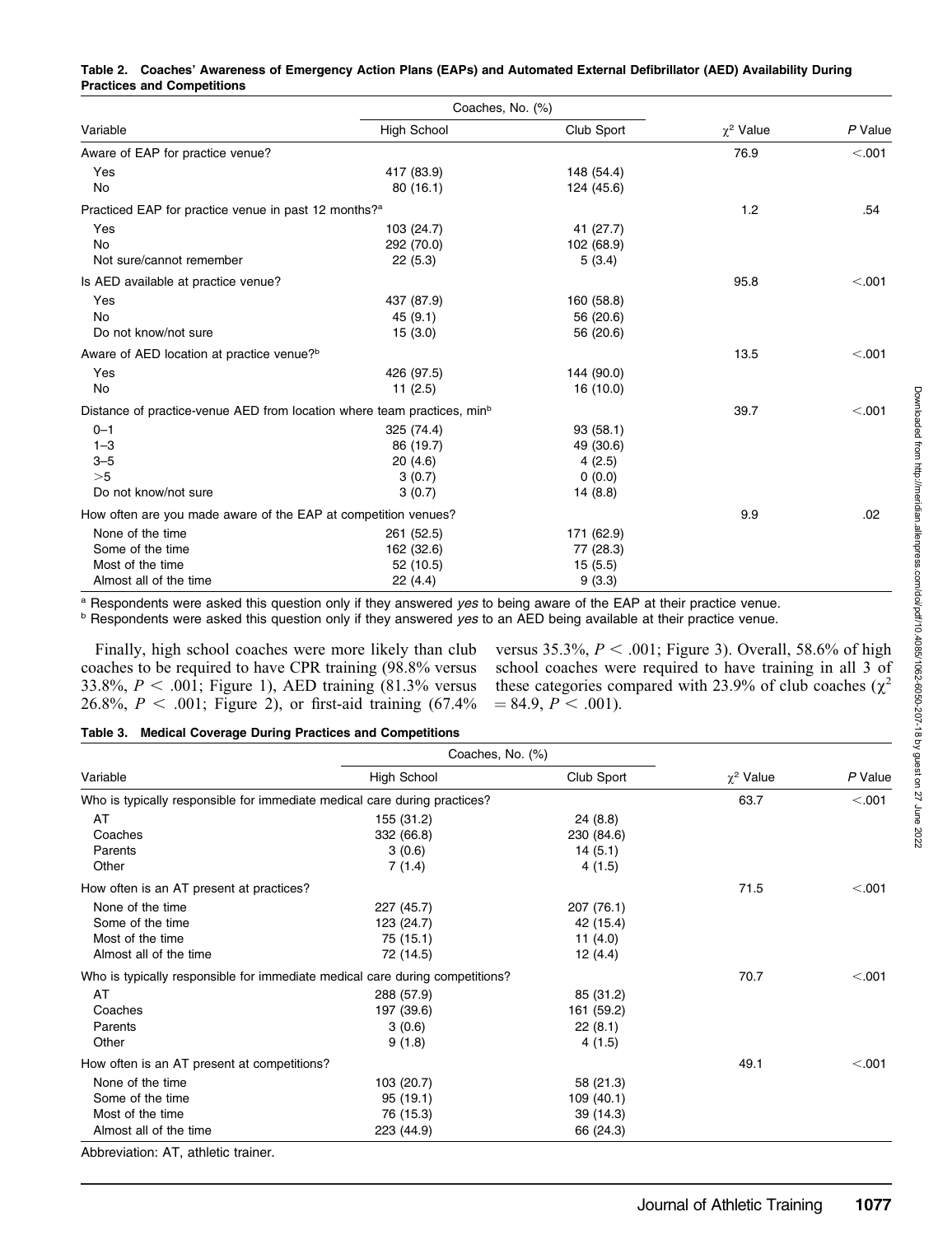

Figure 1. Differences between high school and club sport coaches in cardiopulmonary resuscitation training.



Figure 3. Differences between high school and club sport coaches in first-aid training.

## **DISCUSSION**

Our most important finding was that large differences existed between high school and club sport coaches across a variety of measures of emergency preparedness and training. Specifically, high school coaches were (1) more aware of EAPs for their practice and competition venues, (2) more likely to have an AED available at practices, (3) more likely to have ATs providing immediate medical care at practices and competitions, and (4) more likely to be required to have CPR, AED, and first-aid training. Emergency preparedness and training of high school coaches have been investigated extensively.<sup>6-9,11-14,20</sup> However, to our knowledge, this is the first study to compare emergency preparedness and training among high school coaches and coaches of high school-aged club teams.

Position statements on emergency planning from the National Athletic Trainers' Association and other national medical organizations exist for emergency safety and planning at both the secondary school and youth sports levels.20–22 These position statements recommended that schools and organizations develop venue-specific EAPs to be practiced annually and that AEDs should be located onsite and available within 3 minutes.20–22 We observed



Figure 2. Differences between high school and club sport coaches in automated external defibrillator training.

Downloaded from http://meridian.allenpress.com/doi/pdf/10.4085/1062-6050-207-18 by guest on 27 June 2022 Downloaded from http://meridian.allenpress.com/doi/pdf/10.4085/1062-6050-207-18 by guest on 27 June 2022

that high school coaches were more likely than club sport coaches to be aware of the EAPs for their practice venues, but the majority of both groups had not practiced their EAPs in the past 12 months. Previous researchers<sup>7,8,11–14,23</sup> found that between 38% and 84% of high schools had venue-specific EAPs. Our high school coaches' awareness of emergency preparedness was at the higher end of this range, which may indicate improved implementation of these recommendations. However, similar to rates seen in previous studies,<sup>8,11,13,23</sup> most high school coaches did not practice their EAP annually, which represents a potential area for improvement at the secondary school level. Despite these deficiencies, high school coaches were much more likely to be aware of their practice-venue EAPs than were club coaches. Roughly half of all club coaches were not aware of an EAP for their practice venues, and of those who were aware, the vast majority had not practiced their EAPs in the past 12 months.

Another crucial component of emergency planning is the rapid availability of an AED in case of sudden cardiac arrest.<sup>20–22</sup> Survival rates from cardiac arrest after AED use at the secondary school level are between 60% and 64% and drop 10% for every minute that defibrillation is delayed.<sup>14,23,24</sup> Among the high school coaches in this study, nearly 9 in 10 reported having an AED available at practice, and nearly all were aware of the specific location of the AED. Further, nearly 95% of high school coaches indicated that the AED was located within 3 minutes of their practice location, suggesting high compliance with best practices for emergency care. These rates are high compared with previous findings in this population, which showed that between 47% and 90% of schools reported at least 1 AED available at the school<sup>8–13</sup> and between 56% and 66% of schools had an AED available for use in an athletic setting within 3 to 5 minutes.<sup>7,11</sup> This high level of compliance was not matched by the club coaches: only 58.8% of club coaches reported that an AED was available at their practice venue. Among those club coaches who had an AED available at their practice venue, approximately 90% were both aware of the location of the AED and cited the location as being within 3 minutes of their team's practice venue. However, although these rates were high among club coaches who had an AED available at practices, they were still lower than those observed among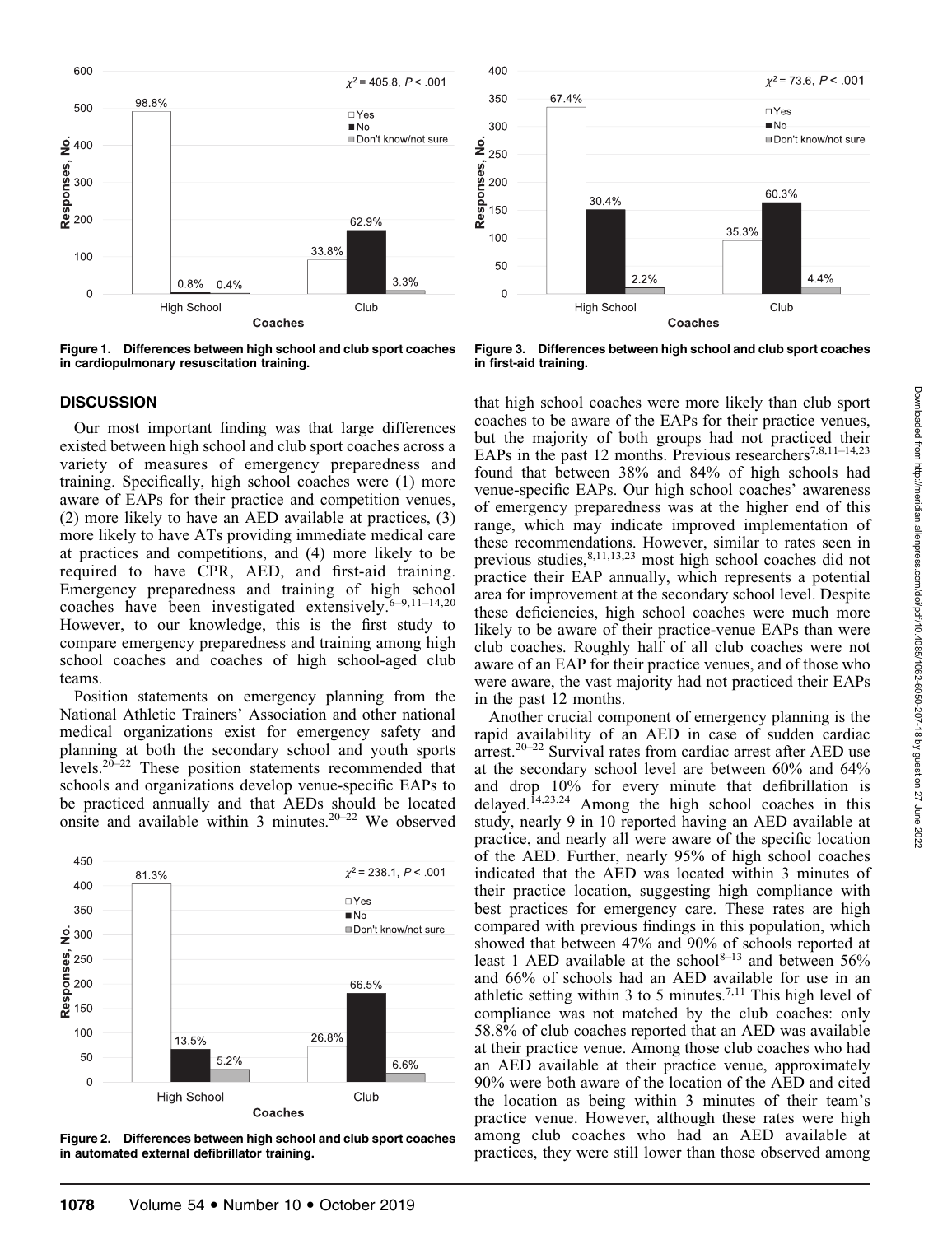high school coaches. Thus, our findings demonstrate a significant gap between the high school and club sport settings in both emergency planning and AED availability.

In addition to EAP and AED presence and availability, a third component of emergency care best practices consists of proper training and certification in CPR, AED, and first aid among all personnel associated with sport practices and competitions.<sup>21,22</sup> High school coaches were much more likely than club sport coaches to be required to have training in all 3 categories. Nearly all (98.8%) high school coaches were required to have CPR training, and roughly 4 in 5 (81.3%) were required to have AED training. Earlier investigators7,9,10,12–14,25,26 found similarly high rates of AED training among high school coaches, but the rates of CPR training in our study were higher than previously established values for high school coaches (28%–50%). Because all of our high school coaches were from Michigan, this reflects a significant achievement as a result of regulation by the state athletic association. The lower rates of training among high school coaches in AED and first aid compared with CPR likely reflect the fact that these certifications were not required by the state athletic association and, thus, the rates may be driven instead by requirements at the school or district level. Conversely, only about 1 in 3 club coaches  $(26.8\% - 35.3\%)$  were required to have training in each of the 3 categories. This represents a significant concern considering the high number of club coaches who reported being responsible for immediate medical care during practices and competitions.

High school and club coaches both reported that coaches were typically responsible for immediate medical care during practices. However, the majority of high school coaches reported that ATs provided immediate medical care during competitions, whereas the majority of club coaches reported that they were still responsible for immediate medical care during competitions. The large number of club coaches who reported providing medical care during competitions and practices in club sports is concerning, as previous researchers<sup>27–29</sup> showed that coaches lacked the necessary preparation and training to properly diagnose or treat athletes with musculoskeletal injuries. Compared with club coaches, more high school coaches described ATs as being present at practices and competitions. Just over half of high school coaches reported that an AT was present at their practices at least some of the time versus nearly 80% who stated that an AT was present at their competitions at least some of the time. These coverage levels are similar to those observed earlier<sup>5–8,30,31</sup>: between 34% and 70% of high schools used the services of an AT, but the level of coverage provided (full time, part time, etc) varied widely based on school and community characteristics. Significant resources have been expended with the goal of increasing medical coverage at the secondary school level, and although improvements can still be made, these efforts have increased access to AT services in high schools during the past 20 years. However, it is clear from our results that a significant gap exists in the level of medical care being provided to the large number of athletes who participate on club sport teams.<sup>32</sup>

National medical organizations have devoted substantial efforts toward increasing the level of medical care provided to athletes in the high school setting, leading to increased training and preparedness of coaches and enhanced levels of medical coverage by ATs at practices and competitions. Up to half of high school athletes may be participating on club teams in addition to their school teams, and club teams and organizations have a responsibility to provide a high level of medical care to this increasing population of athletes.4 Therefore, an effort similar to that exerted for the secondary school setting may be needed to advocate for adolescent athletes in all sport settings, as our data indicate a significant gap in the preparedness of club teams to respond to medical emergencies. An examination of the barriers to improving medical care and emergency preparedness at the secondary school level can provide insights into possible barriers at the club sport level. Financial restrictions have been repeatedly identified as the primary barrier to hiring an AT, purchasing AEDs, and providing training to school personnel.<sup>6,9,10,25</sup> At the high school level, these funds are typically appropriated through the school or school district budget, which in turn is funded via federal, state, and local taxes. Conversely, the funds available to club teams and organizations stem primarily from fees paid by participants. Thus, one potential negative side effect to increasing medical coverage and emergency preparedness at the club level may be the raising of activity fees, which could ''price out'' many participants from youth sports.

This study had several limitations that are important to note. First, the overall response rate for this study was low. Although the survey was distributed using specific e-mail lists provided by the Michigan High School Athletic Association and various club organizations, the overall response rate was around 7%. This low response rate may have created a selection bias in terms of the coaches who ultimately responded. Also, we only surveyed coaches from a small sample of states (Illinois, Michigan, Minnesota, and Wisconsin), which may limit the generalizability of these findings to coaches in different states or regions. Additionally, the recruitment of club coaches from multiple states and high school coaches from a single state may have resulted in geographic differences between the groups that could count for the differences in emergency preparedness we observed. However, a post hoc subanalysis examining differences between the high school coaches and club coaches from Michigan revealed similarly significant differences for nearly all of the analyses in this study (Appendices 1 and 2), indicating that the differences between club and high school coaches and not the differences in geography were responsible for our findings. Furthermore, because all of our high school coaches were from Michigan, the level of medical care and emergency preparedness they endorsed may be specific to that state. Yet the additional states from which we chose to recruit club coaches all required annual CPR and AED training for their high school coaches.17 Therefore, we expect that the Michigan high school coaches in this study are representative of high school coaches from the other 3 states, and similar differences in emergency preparedness would exist between club coaches and high school coaches in any of the states included in this study. Given the budgetary limitations of our study, we were only able to recruit high school coaches in 1 state. Future researchers need to assess emergency preparedness in high school and club coaches nationwide, as geographic, demographic, or socioeconomic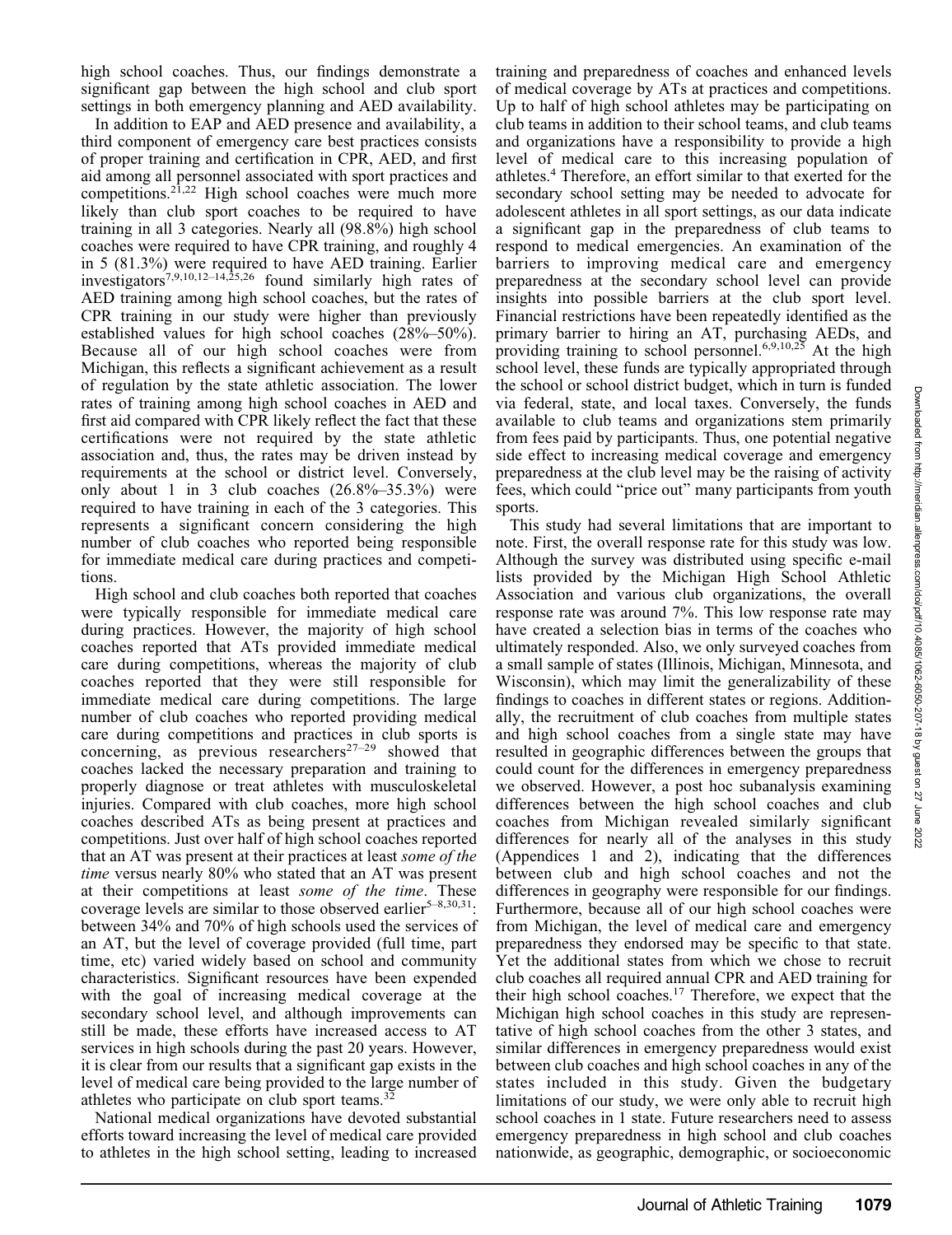factors that were not addressed in the current study may be important.

In addition, we did not ask the coaches where their sport practices and competitions were taking place. Some club practices and events may take place at school venues, and thus, the club coaches at these venues may be less familiar with emergency planning than the high school coaches. Regardless of the reason why club coaches were deficient regarding emergency preparedness, we believe that athletes participating on club teams deserve the same level of emergency care provided to high school athletes. Finally, we limited our survey to coaches of basketball, soccer, and volleyball teams. We chose these teams due to their popularity in both the high school and club settings. Therefore, comparisons of emergency preparedness and medical coverage between high school and club teams in other sports may differ from our results.

## **CONCLUSIONS**

High school sport coaches displayed much greater levels of emergency preparedness and training than coaches of high school-aged club sport teams. High school coaches were more likely than club coaches to report that ATs were available to provide immediate medical care and were present during both practices and competitions. Significant attention and effort may be needed to address the differences in preparedness and training between high school and club coaches.

# **REFERENCES**

- 1. High school sports participation increases for 29th consecutive year. National Federation of State High School Associations Web site. https://www.nfhs.org/articles/high-school-sports-participationincreases-for-29th-consecutive-year/. Published 2018. Accessed September 4, 2018.
- 2. DiFiori JP, Benjamin HJ, Brenner JS, et al. Overuse injuries and burnout in youth sports: a position statement from the American Medical Society for Sports Medicine. Br J Sports Med. 2014;48(4):287–288.
- 3. Fox CK, Barr-Anderson D, Neumark-Sztainer D, Wall M. Physical activity and sports team participation: associations with academic outcomes in middle school and high school students. J Sch Health. 2010;80(1):31–37.
- 4. McGuine TA, Post EG, Hetzel SJ, Brooks MA, Trigsted S, Bell DR. A prospective study on the effect of sport specialization on lower extremity injury rates in high school athletes. Am J Sports Med. 2017;45(12):2706–2712.
- 5. Pryor RR, Casa DJ, Vandermark LW, et al. Athletic training services in public secondary schools: a benchmark study. J Athl Train. 2015;50(2):156–162.
- 6. Pike AM, Pryor RR, Vandermark LW, Mazerolle SM, Casa DJ. Athletic trainer services in public and private secondary schools. J Athl Train. 2017;52(1):5–11.
- 7. Johnson ST, Norcross MF, Bovbjerg VE, Hoffman MA, Chang E, Koester MC. Sports-related emergency preparedness in Oregon high schools. Sports Health. 2017;9(2):181–184.
- 8. Olympia RP, Dixon T, Brady J, Avner JR. Emergency planning in school-based athletics: a national survey of athletic trainers. Pediatr Emerg Care. 2007;23(10):703–708.
- 9. Toresdahl BG, Harmon KG, Drezner JA. High school automated external defibrillator programs as markers of emergency preparedness for sudden cardiac arrest. J Athl Train. 2013;48(2):242–247.
- 10. Rothmier JD, Drezner JA, Harmon KG. Automated external defibrillators in Washington State high schools. Br J Sports Med. 2007;41(5):301–305.
- 11. Monroe A, Rosenbaum DA, Davis S. Emergency planning for sudden cardiac events in North Carolina high schools. N C Med J. 2009;70(3):198–204.
- 12. Watson AM, Kannankeril PJ, Meredith M. Emergency response planning and sudden cardiac arrests in high schools after automated external defibrillator legislation. J Pediatr. 2013;163(6):1624– 1627.e1.
- 13. Meredith ML, Watson AM, Gregory A, Givens TG, Abramo TJ, Kannankeril PJ. Sudden cardiac arrests, automated external defibrillators, and medical emergency response plans in Tennessee high schools. Pediatr Emerg Care. 2013;29(3):352–356.
- 14. Lear A, Hoang M, Zyzanski SJ. Preventing sudden cardiac death: automated external defibrillators in Ohio high schools. J Athl Train. 2015;50(10):1054–1058.
- 15. Aschieri D, Penela D, Pelizzoni V, et al. Outcomes after sudden cardiac arrest in sports centres with and without on-site external defibrillators. Heart. 2018;104(16):1344–1349.
- 16. Broglio SP, Cantu RC, Gioia GA, et al. National Athletic Trainers' Association position statement: management of sport concussion. J Athl Train. 2014;49(2):245–265.
- 17. State High School Sports Safety Policy Rankings. Korey Stringer Institute Web site. https://ksi.uconn.edu/high-school-state-policies-2018/#. Published 2018. Accessed September 4, 2018.
- 18. Polit DF, Beck CT. The content validity index: are you sure you know what's being reported? Critique and recommendations. Res Nurs Health. 2006;29(5):489–497.
- 19. Lynn MR. Determination and quantification of content validity. Nurs Res. 1986;35(6):382–385.
- 20. Pryor RR, Huggins RA, Casa DJ. Best practice recommendations for prevention of sudden death in secondary school athletes: an update. Pediatr Exerc Sci. 2014;26(2):124–126.
- 21. Huggins RA, Scarneo SE, Casa DJ, et al. The Inter-Association Task Force Document on Emergency Health and Safety: bestpractice recommendations for youth sports leagues. J Athl Train. 2017;52(4):384–400.
- 22. Andersen J, Courson RW, Kleiner DM, McLoda T. National Athletic Trainers' Association position statement: emergency planning in athletics. *J Athl Train*. 2002;37(1):99-104.
- 23. Drezner JA, Rao AL, Heistand J, Bloomingdale MK, Harmon KG. Effectiveness of emergency response planning for sudden cardiac arrest in United States high schools with automated external defibrillators. Circulation. 2009;120(6):518–525.
- 24. Marenco JP, Wang PJ, Link MS, Homoud MK, Estes NAM III. Improving survival from sudden cardiac arrest: the role of the automated external defibrillator. JAMA. 2001;285(9):1193–1201.
- 25. Schneider K, Meeteer W, Nolan JA, Campbell HD. Health care in high school athletics in West Virginia. Rural Remote Health. 2017;17(1):3879.
- 26. Harer MW, Yaeger JP. A survey of certification for cardiopulmonary resuscitation in high school athletic coaches. WMJ. 2014;113(4):144–148.
- 27. Ransone J, Dunn-Bennett LR. Assessment of first-aid knowledge and decision making of high school athletic coaches. J Athl Train. 1999;34(3):267–271.
- 28. Barron MJ, Powell JW, Ewing ME, Nogle SE, Branta CF. First aid and injury prevention knowledge of youth basketball, football, and soccer coaches. Int J Coach Sci. 2009;3(1):55-67.
- 29. Yard EE, Collins CL, Comstock RD. A comparison of high school sports injury surveillance data reporting by certified athletic trainers and coaches. J Athl Train. 2009;44(6):645–652.
- 30. Buxton BP, Okasaki EM, McCarthy MR, Ho KW. Legislative funding of athletic training positions in public secondary schools. J Athl Train. 1995;30(2):115–120.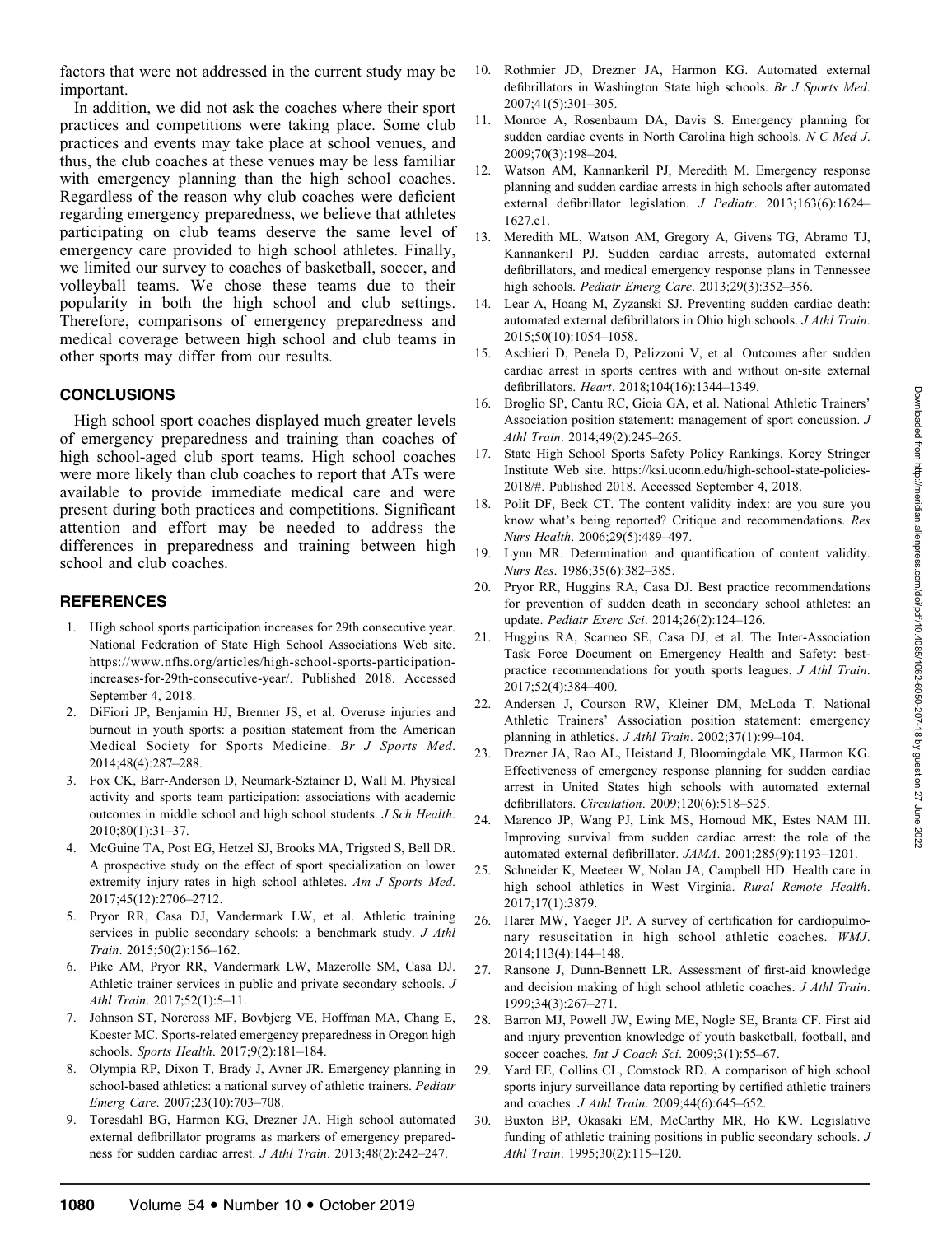- 31. Kroshus E, Rivara FP, Whitlock KB, Herring SA, Chrisman SPD. Disparities in athletic trainer staffing in secondary school sport: implications for concussion identification. Clin J Sport Med. 2017;27(6):542–547.
- 32. Post EG, Bell DR, Trigsted SM, et al. Association of competition volume, club sports, and sport specialization with sex and lower extremity injury history in high school athletes. Sports Health. 2017;9(6):518–523.

Address correspondence to Eric G. Post, PhD, ATC, School of Exercise and Nutritional Sciences, San Diego State University, 5500 Campanile Drive, San Diego, CA, 92182. Address e-mail to epost@sdsu.com.

### Appendix 1. Training and Awareness of Michigan High School and Club Sport Coaches

|                                                                                     | Coaches, No. (%)   |            |                |         |
|-------------------------------------------------------------------------------------|--------------------|------------|----------------|---------|
| Variable                                                                            | <b>High School</b> | Club       |                |         |
|                                                                                     | $(N = 497)$        | $(N = 31)$ | $\chi^2$ Value | P Value |
| CPR training required?                                                              |                    |            | 174.4          | < .001  |
| Yes                                                                                 | 491 (98.8)         | 17 (54.8)  |                |         |
| No                                                                                  | 4(0.8)             | 14 (45.2)  |                |         |
| Do not know/not sure                                                                | 2(0.4)             | 0(0.0)     |                |         |
| AED training required?                                                              |                    |            | 49.2           | < .001  |
| Yes                                                                                 | 404 (81.3)         | 9(29.0)    |                |         |
| <b>No</b>                                                                           | 67 (13.5)          | 18 (58.1)  |                |         |
| Do not know/not sure                                                                | 26(5.2)            | 4(12.9)    |                |         |
| First aid training required?                                                        |                    |            | 8.5            | .014    |
| Yes                                                                                 | 335 (67.4)         | 13 (41.9)  |                |         |
| No                                                                                  | 151 (30.4)         | 17 (54.8)  |                |         |
| Do not know/not sure                                                                | 11 $(2.2)$         | 1(3.2)     |                |         |
| Aware of EAP for practice venue?                                                    |                    |            | 10.4           | .005    |
| Yes                                                                                 | 417 (83.9)         | 19 (61.3)  |                |         |
| No                                                                                  | 80(16.1)           | 12 (38.7)  |                |         |
| Practiced EAP for practice venue in past 12 months? <sup>a</sup>                    |                    |            | 1.3            | .52     |
| Yes                                                                                 | 103 (24.7)         | 4(21.1)    |                |         |
| <b>No</b>                                                                           | 292 (70.0)         | 15 (78.9)  |                |         |
| Not sure/cannot remember                                                            | 22(5.3)            | 0(0.0)     |                |         |
| Is AED available at practice venue?                                                 |                    |            | 55.6           | < .001  |
| Yes                                                                                 | 437 (87.9)         | 12 (38.7)  |                |         |
| No                                                                                  | 45(9.1)            | 14 (45.2)  |                |         |
| Don't know/not sure                                                                 | 15(3.0)            | 5(16.1)    |                |         |
| Aware of AED location at practice venue? <sup>b</sup>                               |                    |            | 1.5            | .22     |
| Yes                                                                                 | 426 (97.5)         | 11 (91.7)  |                |         |
| No                                                                                  | 11(2.5)            | 1(8.3)     |                |         |
| Distance of practice-venue AED from location where team practices, min <sup>b</sup> |                    |            | 28.2           | < .001  |
| $0 - 1$                                                                             | 325 (74.4)         | 9(75.0)    |                |         |
| $1 - 3$                                                                             | 86 (19.7)          | 1(8.3)     |                |         |
| $3 - 5$                                                                             | 20(4.6)            | 0(0.0)     |                |         |
| >5                                                                                  | 3(0.7)             | 0(0.0)     |                |         |
| Do not know/not sure                                                                | 3(0.7)             | 2(16.7)    |                |         |
| How often are you made aware of the EAP at competition venues?                      |                    |            | 5.0            | .17     |
| None of the time                                                                    | 261 (52.5)         | 17 (54.8)  |                |         |
| Some of the time                                                                    | 162 (32.6)         | 11 (35.5)  |                |         |
| Most of the time                                                                    | 52 (10.5)          | 0(0.0)     |                |         |
| Almost all of the time                                                              | 22 (4.4)           | 3(9.7)     |                |         |

Abbreviations: AED, automated external defibrillator; CPR, cardiopulmonary resuscitation; EAP, emergency action plan.

a Respondents were asked this question only if they answered yes to being aware of the EAP at their practice venue.

**b Respondents were asked this question only if they answered yes to an AED being available at their practice venue.**